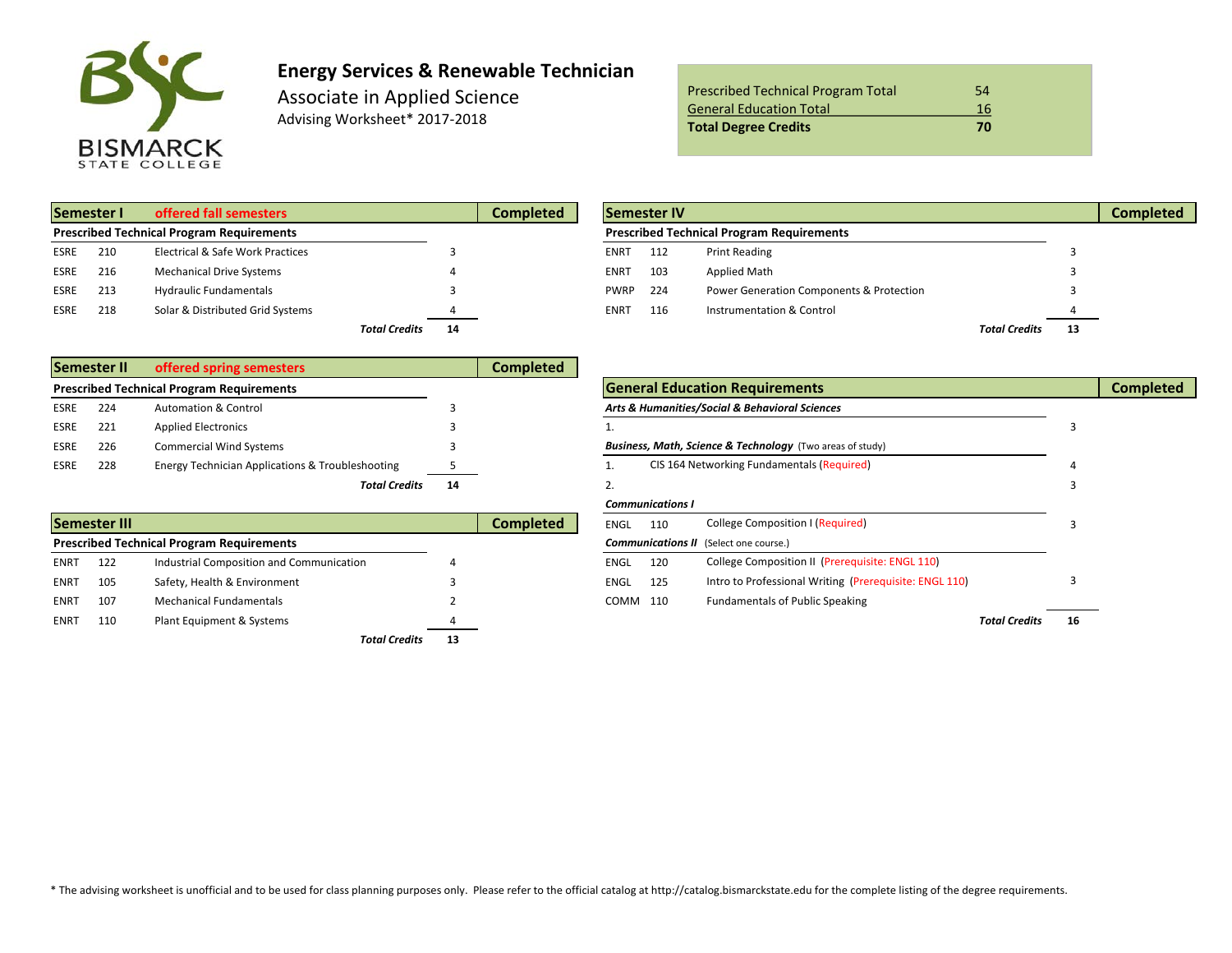# **2017-2018 Catalog Associate in Applied Science (AAS)**

| Office: |  | <u> 1980 - Jan Stein Stein Stein Stein Stein Stein Stein Stein Stein Stein Stein Stein Stein Stein Stein Stein S</u> |  |  |
|---------|--|----------------------------------------------------------------------------------------------------------------------|--|--|
| Phone:  |  | <u> 1980 - Jan Alexandria (h. 1980).</u>                                                                             |  |  |
| Fmail:  |  | the control of the control of the control of the control of                                                          |  |  |

#### Degree Checklist

| Credits |                                                                                 |                                                  |
|---------|---------------------------------------------------------------------------------|--------------------------------------------------|
|         | Earned a minimum of 3 credits in ENGL 110                                       | Earned at least 15 semester hours of institution |
|         | Earned a minimum of 3 credits in ENGL 120. ENGL 125 or COMM 110                 | Minimum of 2.00 institutional GPA (BSC only)     |
|         | Earned a minimum of 3 credits in Arts & Humanities/Social & Behavioral Sciences | Minimum of 2.00 cumulative GPA (BSC + Trans      |

Earned a minimum of 2.00 cumulative GPA (BSC + Transfer) Earned a minimum of 6 credits in Business, Math, Science & Technology Minimum of 2.00 GPA in a prescribed technical program Completed prescribed technical program requirements Cleared all college obligations

*-Academic Skills Courses (ASC) do not count toward graduation*

Earned at least 15 semester hours of institutional credit from BSC

Declared program of study is degree seeking **Earned a minimum of 60 credits** Filed an Application for Degree in the Academic Records Office

> Legend (\*) Course not approved as GERTA

### General Education Requirements

#### **Category I: COMMUNICATIONS Completed\_\_\_\_\_\_\_\_\_\_ Needed\_\_\_\_\_\_\_\_\_\_**

Communications I  *(3 Credits) - ENGL 110*  Gr. Cr.  $\frac{3}{3}$ ENGL 110 College Composition I Transfer Course

|         | <b>Communications II</b>                          |                 |                                      |  |  |  |  |  |  |  |
|---------|---------------------------------------------------|-----------------|--------------------------------------|--|--|--|--|--|--|--|
|         | (3 Credits) -ENGL 120, 125, COMM 110 (Select one) |                 |                                      |  |  |  |  |  |  |  |
| Gr. Cr. |                                                   |                 |                                      |  |  |  |  |  |  |  |
|         |                                                   | <b>ENGL 120</b> | <b>College Composition II</b>        |  |  |  |  |  |  |  |
|         |                                                   | <b>ENGL 175</b> | Introduction to Professional Writing |  |  |  |  |  |  |  |

3 ENGL 125 Introduction to Professional Writing 3 COMM 110 Fundamentals of Public Speaking

Transfer Course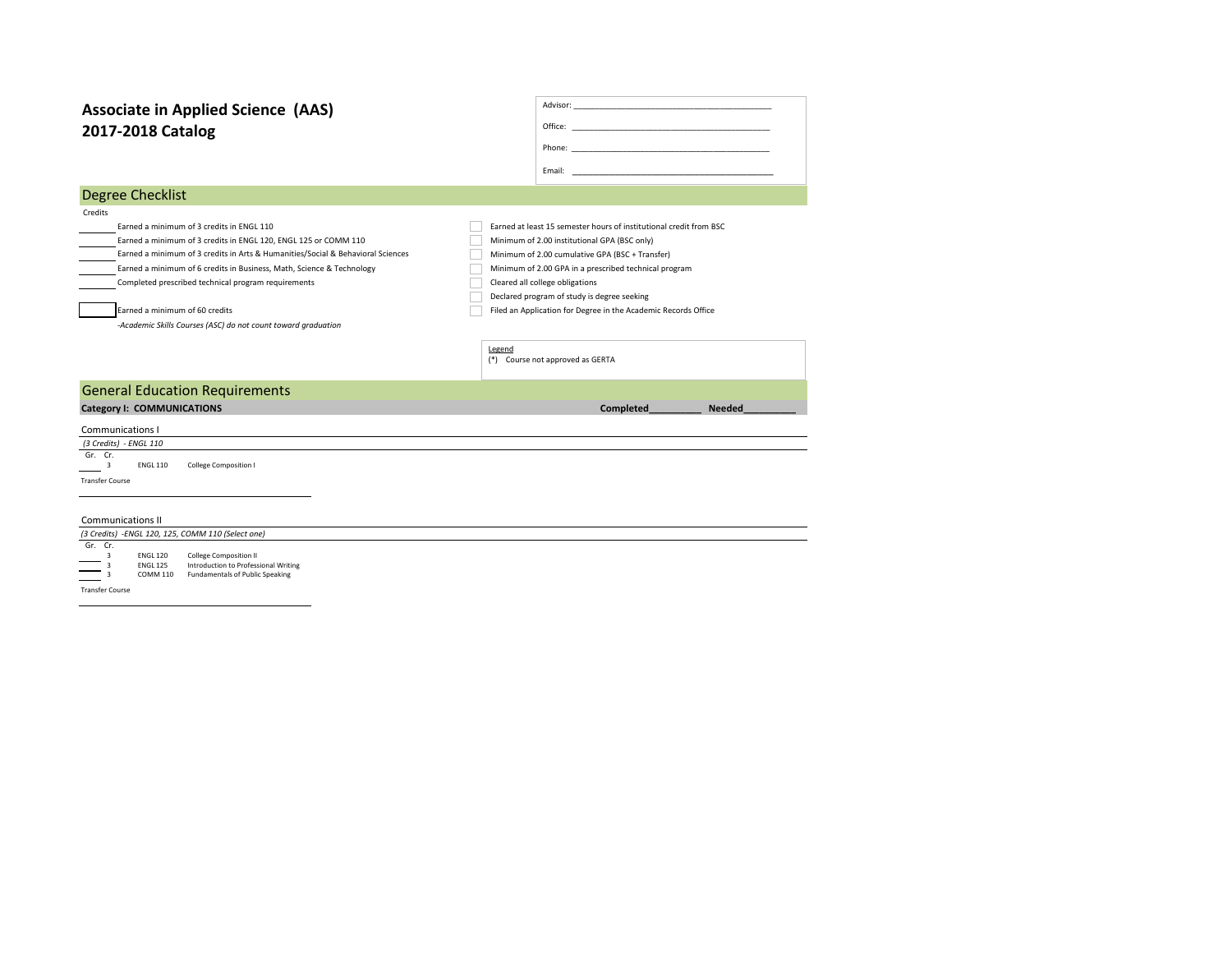## General Education Requirements Continued

|                                                                                                                                                                                                                                                                                                                                                                                                                                                                                                                                                                                                                    | Category II: ARTS & HUMANITES/SOCIAL & BEHAVIORAL SCIENCES                                                                                                                                                                                                                                                                                                                                                                                                                                                                                                                                                                                                                                    |                                                                                                                                                                                                                                                                                                                                                                                                                                                                                                                                                                                                                                                                                                                                                                                                                                                                                                                      |                                                                                                                                                                                                                                                                                                                                                                                                                                                                                                                                                                                                                                                                                                                                                     | <b>Completed</b>                                                                                                                                                                                                                                                                                                                                                                                                                                                                                                                                                                                                                                                                                                                                                                                                                 | <b>Needed</b>                                                                                                                                                                                                                                                                                                                                                                                                                                                                                                                                                                                                                                                                                      |
|--------------------------------------------------------------------------------------------------------------------------------------------------------------------------------------------------------------------------------------------------------------------------------------------------------------------------------------------------------------------------------------------------------------------------------------------------------------------------------------------------------------------------------------------------------------------------------------------------------------------|-----------------------------------------------------------------------------------------------------------------------------------------------------------------------------------------------------------------------------------------------------------------------------------------------------------------------------------------------------------------------------------------------------------------------------------------------------------------------------------------------------------------------------------------------------------------------------------------------------------------------------------------------------------------------------------------------|----------------------------------------------------------------------------------------------------------------------------------------------------------------------------------------------------------------------------------------------------------------------------------------------------------------------------------------------------------------------------------------------------------------------------------------------------------------------------------------------------------------------------------------------------------------------------------------------------------------------------------------------------------------------------------------------------------------------------------------------------------------------------------------------------------------------------------------------------------------------------------------------------------------------|-----------------------------------------------------------------------------------------------------------------------------------------------------------------------------------------------------------------------------------------------------------------------------------------------------------------------------------------------------------------------------------------------------------------------------------------------------------------------------------------------------------------------------------------------------------------------------------------------------------------------------------------------------------------------------------------------------------------------------------------------------|----------------------------------------------------------------------------------------------------------------------------------------------------------------------------------------------------------------------------------------------------------------------------------------------------------------------------------------------------------------------------------------------------------------------------------------------------------------------------------------------------------------------------------------------------------------------------------------------------------------------------------------------------------------------------------------------------------------------------------------------------------------------------------------------------------------------------------|----------------------------------------------------------------------------------------------------------------------------------------------------------------------------------------------------------------------------------------------------------------------------------------------------------------------------------------------------------------------------------------------------------------------------------------------------------------------------------------------------------------------------------------------------------------------------------------------------------------------------------------------------------------------------------------------------|
| (3 Credits)                                                                                                                                                                                                                                                                                                                                                                                                                                                                                                                                                                                                        |                                                                                                                                                                                                                                                                                                                                                                                                                                                                                                                                                                                                                                                                                               |                                                                                                                                                                                                                                                                                                                                                                                                                                                                                                                                                                                                                                                                                                                                                                                                                                                                                                                      |                                                                                                                                                                                                                                                                                                                                                                                                                                                                                                                                                                                                                                                                                                                                                     |                                                                                                                                                                                                                                                                                                                                                                                                                                                                                                                                                                                                                                                                                                                                                                                                                                  |                                                                                                                                                                                                                                                                                                                                                                                                                                                                                                                                                                                                                                                                                                    |
| Gr. Cr.                                                                                                                                                                                                                                                                                                                                                                                                                                                                                                                                                                                                            |                                                                                                                                                                                                                                                                                                                                                                                                                                                                                                                                                                                                                                                                                               | Gr. Cr.                                                                                                                                                                                                                                                                                                                                                                                                                                                                                                                                                                                                                                                                                                                                                                                                                                                                                                              |                                                                                                                                                                                                                                                                                                                                                                                                                                                                                                                                                                                                                                                                                                                                                     | Gr. Cr.                                                                                                                                                                                                                                                                                                                                                                                                                                                                                                                                                                                                                                                                                                                                                                                                                          |                                                                                                                                                                                                                                                                                                                                                                                                                                                                                                                                                                                                                                                                                                    |
| 3<br>ART 110<br><b>ART 122</b><br>3<br><b>ART 124</b><br>3<br>ART 130<br>3<br>ART 210<br>3<br>ART 211<br>3<br>3<br><b>ART 220</b><br><b>ART 221</b><br><b>ART 230</b><br>3<br><b>ART 250</b><br><b>ART 251</b><br><b>ART 265</b><br>$\overline{\phantom{a}}$<br><b>ART 266</b><br>3<br>CJ 201<br><b>COMM 112</b><br>3<br><b>COMM 211</b><br>3<br><b>COMM 212</b><br><b>ECON 105</b><br><b>ECON 201</b><br>з<br><b>ECON 202</b><br><b>ENGL 211</b><br>3<br><b>ENGL 221</b><br><b>ENGL 222</b><br>3<br><b>ENGL 233</b><br><b>ENGL 236</b><br>3<br><b>ENGL 238</b><br>$\overline{\mathbf{z}}$<br><b>ENGL 251</b><br>3 | Introduction to the Visual Arts<br><b>Two-Dimensional Design</b><br>Three-Dimensional Design<br>Drawing I<br>Art History I<br>Art History II<br>Painting I<br>Painting II<br>Drawing II<br>Ceramics I<br>Ceramics II<br>Sculpture I<br>Sculpture II<br>Introduction to Criminal Justice<br>Understanding Media and Social Change<br>Oral Interpretation<br><b>Interpersonal Communications</b><br><b>Elements of Economics</b><br>Principles of Microeconomics<br>Principles of Macroeconomics<br>Introduction to Creative Writing<br>Introduction to Drama<br>Introduction to Poetry<br>Fantasy and Science Fiction<br>Women and Literature<br>Children's Literature<br>British Literature I | 3<br><b>HIST 101</b><br>3<br><b>HIST 102</b><br>3<br><b>HIST 103</b><br>$\overline{\mathbf{3}}$<br><b>HIST 104</b><br>$\overline{\mathbf{3}}$<br><b>HIST 211</b><br>3<br><b>HIST 212</b><br>3<br><b>HIST 220</b><br>$\overline{\mathbf{3}}$<br><b>HIST 222</b><br><b>HIST 224</b><br>3<br>3<br><b>HIST 225</b><br><b>HIST 243</b><br>$1 - 3$<br>3<br><b>HUMS 210</b><br><b>HUMS 211</b><br>$1 - 4$<br>$\overline{2}$<br><b>HUMS 212</b><br>$\overline{\mathbf{3}}$<br><b>MUSC 100</b><br><b>MUSC 117</b><br>$\mathbf{1}$<br>$\mathbf{1}$<br><b>MUSC 118</b><br>$\mathbf{1}$<br><b>MUSC 121</b><br><b>MUSC 132</b><br>$\mathbf{1}$<br><b>MUSC 133</b><br>$\mathbf{1}$<br>$\mathbf{1}$<br><b>MUSC 134</b><br>$\mathbf{1}$<br><b>MUSC 135</b><br><b>MUSC 136</b><br>$\mathbf{1}$<br>$\mathbf{1}$<br><b>MUSC 137</b><br>* MUSC 138<br>$\mathbf{1}$<br><b>MUSC 145</b><br>$\mathbf{1}$<br><b>MUSC 146</b><br>$\mathbf{1}$ | Western Civilization I<br>Western Civilization II<br>United States to 1877<br>United States since 1877<br>World Civilizations to 1500<br>World Civilizations since 1500<br>North Dakota History<br>History of the Western Frontier<br>American Studies I<br>American Studies II<br><b>Historical Investigations</b><br><b>Integrated Cultural Studies</b><br><b>Integrated Cultural Excursion</b><br>Integrated Cultural Enrichment<br><b>Music Appreciation</b><br>Concert Choir<br>Chamber Choir<br><b>String Ensemble</b><br>Wind Ensemble<br>Woodwind Ensemble I<br>Woodwind Ensemble II<br><b>Brass Ensemble I</b><br><b>Brass Ensemble II</b><br>Jazz Ensemble<br><b>Percussion Ensemble</b><br><b>Applied Music</b><br>Applied Music - Major | 3<br><b>POLS 115</b><br>3<br><b>POLS 116</b><br>3<br><b>POLS 220</b><br><b>PSYC 111</b><br>3<br>$\ast$<br><b>PSYC 211</b><br>3<br>3<br><b>PSYC 250</b><br>$\hat{\phantom{a}}$<br><b>PSYC 261</b><br>3<br><b>PSYC 270</b><br>3<br><b>RELS 120</b><br>3<br>$\overline{\mathbf{3}}$<br><b>RELS 201</b><br>$\overline{\mathbf{3}}$<br><b>RELS 203</b><br>$\overline{3}$<br><b>RELS 220</b><br>$\overline{\mathbf{3}}$<br><b>RELS 230</b><br>$\overline{\mathbf{3}}$<br>SOC 110<br>SOC 115<br>3<br><b>SOC 220</b><br>3<br>3<br>SOC 221<br><b>SOC 235</b><br>3<br><b>SOC 251</b><br>3<br><b>SOC 252</b><br>3<br>3<br><b>SOC 275</b><br><b>SPAN 101</b><br>4<br><b>SPAN 102</b><br>$\overline{a}$<br><b>SPAN 201</b><br>$\overline{a}$<br><b>SPAN 202</b><br>$\overline{a}$<br><b>SWK 256</b><br>3<br>$\overline{3}$<br><b>THEA 110</b> | American Government<br>State and Local Government<br><b>International Politics</b><br>Introduction to Psychology<br>Introduction to Behavior Modification<br>Developmental Psychology<br>Psychology of Adjustment<br>Abnormal Psychology<br>Religion in America<br>Life and Letters of Paul<br><b>World Religions</b><br>Old Testament<br>New Testament<br>Introduction to Sociology<br>Social Problems<br>Family<br><b>Minority Relations</b><br>Cultural Diversity<br>Gerontology<br>Criminology<br>American Indian Studies<br>First Year Spanish I<br>First Year Spanish II<br>Second Year Spanish I<br>Second Year Spanish II<br>Development of Social Welfare<br>Introduction to Theatre Arts |
| <b>ENGL 252</b><br>3<br><b>ENGL 261</b><br><b>ENGL 262</b><br><b>ENGL 278</b><br>GEOG 161                                                                                                                                                                                                                                                                                                                                                                                                                                                                                                                          | British Literature II<br>American Literature I<br>American Literature II<br>Alternative Literature<br>World Regional Geography                                                                                                                                                                                                                                                                                                                                                                                                                                                                                                                                                                | 3<br><b>PHIL 101</b><br>3<br><b>PHIL 210</b><br>3<br><b>PHIL 220</b><br>3<br><b>PHIL 250</b><br>$\overline{\mathbf{3}}$<br><b>PHIL 253</b>                                                                                                                                                                                                                                                                                                                                                                                                                                                                                                                                                                                                                                                                                                                                                                           | Introduction to Philosophy<br>Ethics<br>Introduction to Logic<br>Philosophy in Cinema<br><b>Environmental Ethics</b>                                                                                                                                                                                                                                                                                                                                                                                                                                                                                                                                                                                                                                | 3<br><b>THEA 161</b><br><b>THEA 261</b>                                                                                                                                                                                                                                                                                                                                                                                                                                                                                                                                                                                                                                                                                                                                                                                          | Acting I<br>Acting II                                                                                                                                                                                                                                                                                                                                                                                                                                                                                                                                                                                                                                                                              |
| <b>Transfer Courses</b>                                                                                                                                                                                                                                                                                                                                                                                                                                                                                                                                                                                            |                                                                                                                                                                                                                                                                                                                                                                                                                                                                                                                                                                                                                                                                                               | <b>Transfer Courses</b>                                                                                                                                                                                                                                                                                                                                                                                                                                                                                                                                                                                                                                                                                                                                                                                                                                                                                              |                                                                                                                                                                                                                                                                                                                                                                                                                                                                                                                                                                                                                                                                                                                                                     | <b>Transfer Courses</b>                                                                                                                                                                                                                                                                                                                                                                                                                                                                                                                                                                                                                                                                                                                                                                                                          |                                                                                                                                                                                                                                                                                                                                                                                                                                                                                                                                                                                                                                                                                                    |

 $-$ 

<u>.</u>